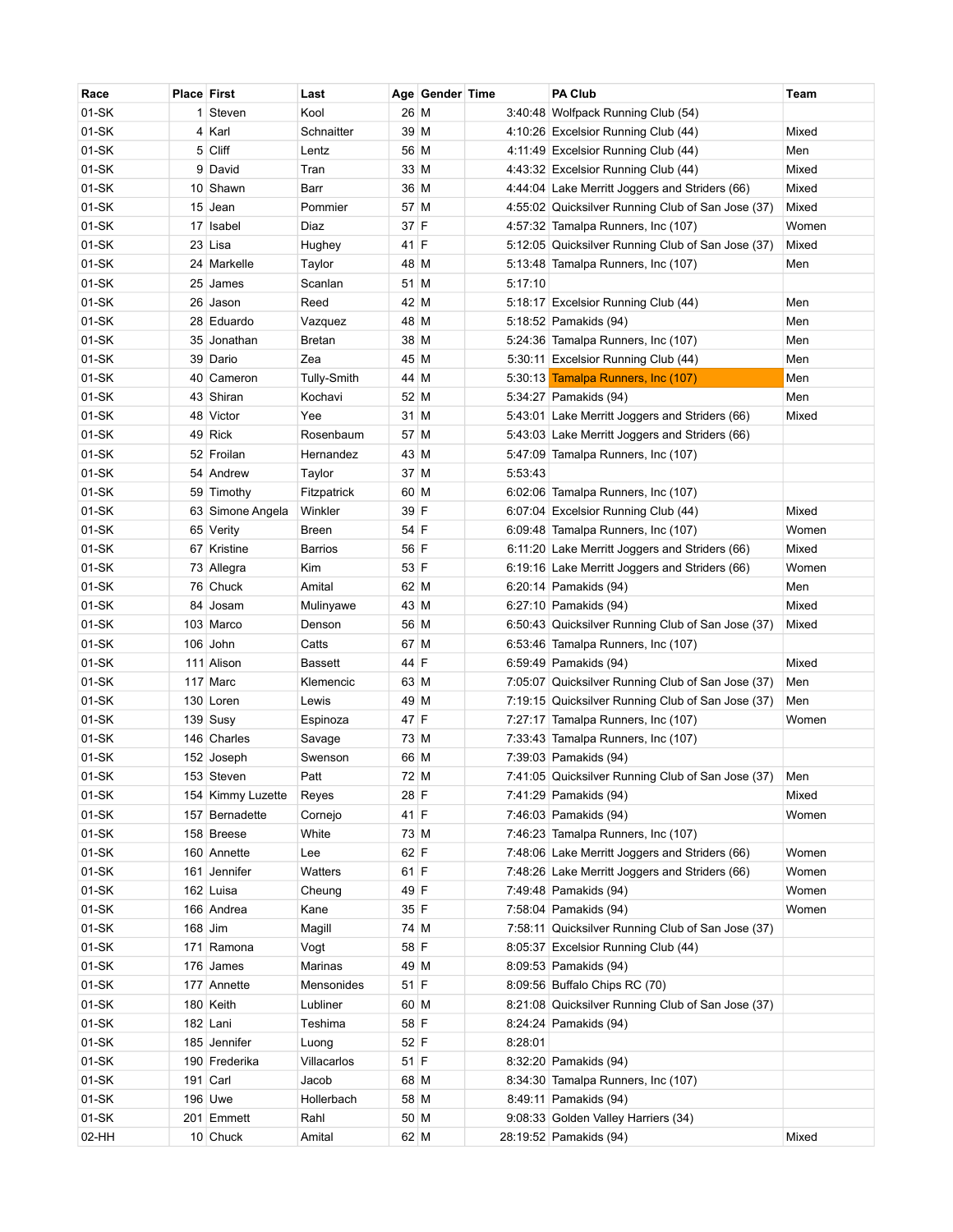| Race     | <b>Place First</b> |                  | Last             |      | Age Gender Time |          | <b>PA Club</b>                                    | Team  |
|----------|--------------------|------------------|------------------|------|-----------------|----------|---------------------------------------------------|-------|
| 02-HH    |                    | 11 William       | Nguyen           | 33 M |                 |          | 28:50:06 Pamakids (94)                            | Mixed |
| 02-HH    |                    | 12 Anabela       | Diaz             | 43 F |                 |          | 29:38:47 Tamalpa Runners, Inc (107)               |       |
| 02-HH    |                    | 14 Andrea        | Kane             | 35 F |                 |          | 30:43:36 Pamakids (94)                            | Mixed |
| 02-HH    |                    | 17 Luisa         | Cheung           | 49 F |                 |          | 32:44:22 Pamakids (94)                            |       |
| 02-HH    |                    | 26 Tony          | Nguyen           | 48 M |                 |          | 40:50:00 Pamakids (94)                            |       |
| 03-StarC |                    | 2 Jonah          | <b>Backstrom</b> | 47 M |                 |          | 1:40:53 West Valley Track Club Inc (129)          |       |
| 03-StarC |                    | 10 David         | Moulton          | 54 M |                 |          | 1:51:04 Pamakids (94)                             |       |
| 03-StarC |                    | 11 Jason         | Reed             | 44 M |                 |          | 1:53:55 Excelsior Running Club (44)               |       |
| 03-StarC |                    | 13 John          | Hale             | 63 M |                 | 1:55:25  |                                                   |       |
| 03-StarC |                    | 14 Joseph        | Makonnen         | 48 M |                 |          | 2:01:08 Lake Merritt Joggers and Striders (66)    | Mixed |
| 03-StarC |                    | 15 Simone Angela | Winkler          | 39 F |                 |          | 2:03:22 Excelsior Running Club (44)               |       |
| 03-StarC |                    | 22 Kristine      | Barrios          | 56 F |                 |          | 2:16:33 Lake Merritt Joggers and Striders (66)    | Mixed |
| 03-StarC |                    | 29 Christine     | Chapon           | 63 F |                 |          | 2:27:15 Lake Merritt Joggers and Striders (66)    | Mixed |
| 03-StarC |                    | 33 Keith         | Lubliner         | 60 M |                 |          | 2:29:42 Quicksilver Running Club of San Jose (37) |       |
| 03-StarC |                    | 34 Allegra       | Kim              | 53 F |                 |          | 2:30:02 Lake Merritt Joggers and Striders (66)    | Women |
| 03-StarC |                    | 41 Karen         | Romagnoli        | 59 F |                 |          | 2:33:53 Lake Merritt Joggers and Striders (66)    | Women |
| 03-StarC |                    | 43 John          | Crowther         | 53 M |                 |          | 2:48:38 Lake Merritt Joggers and Striders (66)    |       |
| 03-StarC |                    | 45 Kimmy Luzette | Reyes            | 28 F |                 |          | 2:51:11 Pamakids (94)                             |       |
| 03-StarC |                    | 46 Edmundo       | Vitocruz         | 54 M |                 |          | 2:52:59 Lake Merritt Joggers and Striders (66)    |       |
| 03-StarC |                    | $50$ Amy         | Winston          | 52 F |                 |          | 3:32:47 Lake Merritt Joggers and Striders (66)    | Women |
| 04-DCFT  |                    | 1 Matt           | Ward             | 43 M |                 |          | 8:17:45 Pamakids (94)                             | Mixed |
| 04-DCFT  |                    | 13 Shiran        | Kochavi          | 52 M |                 |          | 10:41:56 Pamakids (94)                            | Mixed |
| 04-DCFT  |                    | 14 Megan         | Cheng            | 40 F |                 |          | 10:42:53 Pamakids (94)                            | Mixed |
| 04-DCFT  |                    | 16 Angela        | Ritchie          | 51 F |                 | 10:56:06 |                                                   |       |
| 04-DCFT  |                    | 18 Anil          | Rao              | 45 M |                 |          | 11:15:51 Stevens Creek Striders (2)               |       |
| 04-DCFT  |                    | 24 Annemiek      | Hamelinck        | 52 F |                 |          | 11:26:15 Excelsior Running Club (44)              |       |
| 04-DCFT  |                    | 30 Chuck         | Amital           | 63 M |                 |          | 11:36:44 Pamakids (94)                            | Men   |
| 04-DCFT  |                    | 34 William       | Nguyen           | 34 M |                 |          | 11:49:22 Pamakids (94)                            | Men   |
| 04-DCFT  |                    | 43 Justin        | Bosl             | 39 M |                 | 12:18:32 |                                                   |       |
| 04-DCFT  |                    | 45 Alison        | Bassett          | 44 F |                 |          | 12:21:18 Pamakids (94)                            | Women |
| 04-DCFT  |                    | 46 Chris         | <b>Bassett</b>   | 53 M |                 |          | 12:21:19 Pamakids (94)                            | Men   |
| 04-DCFT  |                    | 49 Oscar         | Osorio           | 44 M |                 |          | 12:26:33 Pamakids (94)                            |       |
| 04-DCFT  |                    | 55 Luisa         | Cheung           | 49 F |                 |          | 12:59:32 Pamakids (94)                            | Women |
| 04-DCFT  |                    | 66 Freddy        | Fernandez Sand   | 45 M |                 |          | 14:09:38 Pamakids (94)                            |       |
| 04-DCFT  |                    | 76 Candice       | Ferris           | 50 F |                 |          | 15:05:43 Pamakids (94)                            | Women |
| 04-DCFT  |                    | 77 Frederika     | Villacarlos      | 51 F |                 |          | 15:09:36 Pamakids (94)                            |       |
| 04-DCFT  |                    | 78 Annette       | Lee              | 62 F |                 |          | 15:09:54 Lake Merritt Joggers and Striders (66)   |       |
| 04-DCFT  |                    | 80 Tony          | Nguyen           | 48 M |                 |          | 15:34:23 Pamakids (94)                            |       |
| 05-NTM   |                    | 1 Rajpaul        | Pannu            | 30 M |                 | 57:32.5  | HOKA Aggie Running Club (89)                      |       |
| 05-NTM   |                    | 4 SunDuk         | Kim              | 42 F |                 | 20:09.7  | Pamakids (94)                                     | Mixed |
| 05-NTM   |                    | 7 Chuck          | Amital           | 63 M |                 | 02:22.2  | Pamakids (94)                                     | Mixed |
| 05-NTM   | 8                  | Shiran           | Kochavi          | 52 M |                 | 16:20.1  | Pamakids (94)                                     | Mixed |
| 06-RA50K |                    | 4 Emi            | Yasaka           | 44 F |                 |          | 4:15:26 Pamakids (94)                             | Women |
| 06-RA50K | 8                  | Jacob            | Dinardi          | 44 M |                 |          | 4:49:07 Pamakids (94)                             | Mixed |
| 06-RA50K |                    | 9 Megan          | Cheng            | 40 F |                 |          | 4:51:40 Pamakids (94)                             | Women |
| 06-RA50K |                    | 10 Luciano       | Piccoli          | 46 M |                 |          | 4:56:25 Quicksilver Running Club of San Jose (37) | Men   |
| 06-RA50K |                    | 12 Marc          | Klemencic        | 64 M |                 |          | 5:20:07 Quicksilver Running Club of San Jose (37) | Men   |
| 06-RA50K |                    | 14 Darlene       | Shimamoto        | 50 F |                 |          | 5:31:39 Pamakids (94)                             | Women |
| 06-RA50K |                    | 17 Shiran        | Kochavi          | 52 M |                 |          | 5:46:29 Pamakids (94)                             | Mixed |
| 06-RA50K |                    | 23 Jennifer      | Watters          | 61 F |                 |          | 6:12:37 Lake Merritt Joggers and Striders (66)    |       |
| 06-RA50K |                    | 26 Carl          | Jacob            | 68 M |                 |          | 6:47:59 Tamalpa Runners, Inc (107)                |       |
| 06-RA50K |                    | $27$ Jeff        | Wong             | 52 M |                 |          | 6:57:52 Pamakids (94)                             | Mixed |
| 06-RA50K |                    | 28 Edmundo       | Vitocruz         | 55 M |                 |          | 7:02:03 Lake Merritt Joggers and Striders (66)    |       |
| 06-RA50K |                    | 34 Robert        | Mersereau        | 61 M |                 |          | 7:16:53 Pamakids (94)                             |       |
| 06-RA50K |                    | 42 Kimmy Luzette | Reyes            | 28 F |                 |          | 8:15:00 Pamakids (94)                             |       |
|          |                    |                  |                  |      |                 |          |                                                   |       |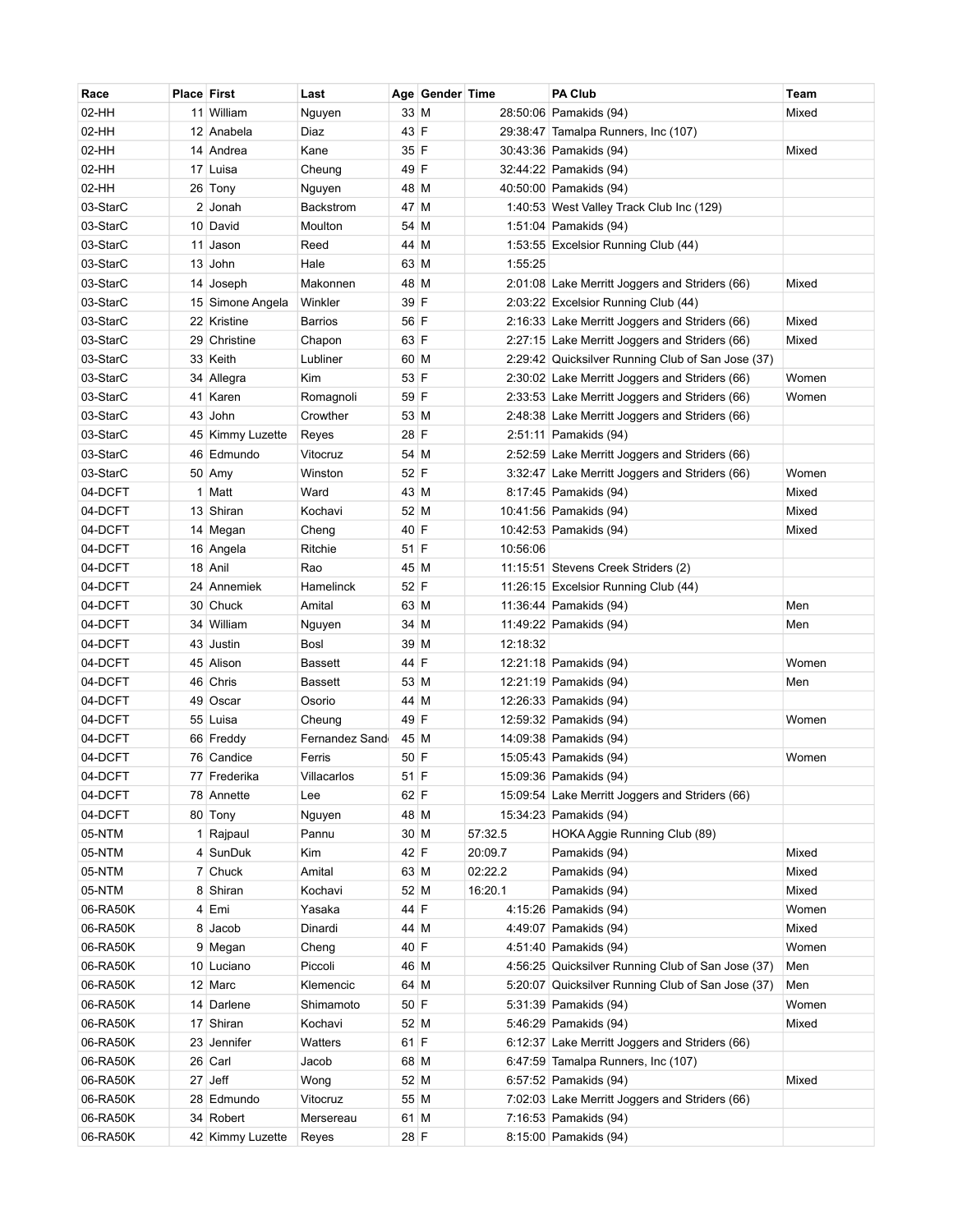| 60 M<br>06-RA50K<br>43 Keith<br>Lubliner<br>8:20:27 Quicksilver Running Club of San Jose (37)<br>Men<br>49 F<br>06-RA50K<br>45 Eileen<br>8:35:35 Excelsior Running Club (44)<br>Francisco<br>06-RA50K<br>47 Rahul<br>8:35:49<br>Pandey<br>51 M<br>07-RA50M<br>6 Jose<br>San Gabriel<br>53 M<br>10:57:00 Pamakids (94)<br>08-QS100K<br>2 Sean<br>50 M<br>Mixed<br>Handel<br>10:30:31 Excelsior Running Club (44)<br>08-QS100K<br>9 Matt<br>Ward<br>43 M<br>11:45:20 Pamakids (94)<br>Men<br>08-QS100K<br>16 Karl<br>Schnaitter<br>39 M<br>Mixed<br>12:19:15 Excelsior Running Club (44)<br>08-QS100K<br>17 Chris<br>Eide<br>45 M<br>12:19:34 Excelsior Running Club (44)<br>08-QS100K<br>44 Anil<br>45 M<br>13:41:01 Stevens Creek Striders (2)<br>Rao<br>08-QS100K<br>48 Rob<br>51 M<br>Spinosa<br>13:43:37 Tamalpa Runners, Inc (107)<br>08-QS100K<br>61 William<br>Men<br>34 M<br>14:07:06 Pamakids (94)<br>Nguyen<br>08-QS100K<br>14:35:40 Pamakids (94)<br>77 Franco<br>Soriano<br>50 M<br>Men<br>08-QS100K<br>79 Chuck<br>Amital<br>14:38:27 Pamakids (94)<br>63 M<br>08-QS100K<br>89 Shiran<br>52 M<br>14:57:47 Pamakids (94)<br>Kochavi<br>08-QS100K<br>96 Nakia<br>Baird<br>46 M<br>15:09:03 Excelsior Running Club (44)<br>08-QS100K<br>56 M<br>15:16:13 Quicksilver Running Club of San Jose (37)<br>100 Marco<br>Denson<br>Winkler<br>39 F<br>15:26:53 Excelsior Running Club (44)<br>Mixed<br>08-QS100K<br>108 Simone Angela<br>67 F<br>08-QS100K<br>113 Angie<br>Woolman<br>15:37:22 Lake Merritt Joggers and Striders (66)<br>15:51:11 Pamakids (94)<br>08-QS100K<br>117 Josam<br>Mulinyawe<br>44 M<br>132 Oscar<br>45 M<br>16:50:12 Pamakids (94)<br>08-QS100K<br>Osorio<br>47 M<br>09-StevensC<br>1<br>Jonah<br><b>Backstrom</b><br>1:44:00 West Valley Track Club Inc (129)<br>09-StevensC<br>5 J.R.<br>55 M<br>Mintz<br>2:16:35 West Valley Joggers and Striders (48)<br>09-StevensC<br>27 Steven<br>Patt<br>72 M<br>3:14:19 Quicksilver Running Club of San Jose (37)<br>$10-QD$<br>48 M<br>8 Jonah<br>Backstrom<br>4:49:32 West Valley Track Club Inc (129)<br>29 M<br>10-QD<br>9<br>4:50:01 SFRC Running Team (16)<br>Jose<br>Cruz<br>$10-QD$<br>$15$ Max<br>35 M<br>Men<br>Kam<br>5:00:27 Tamalpa Runners, Inc (107)<br>$10-QD$<br>42 M<br>16 Crispin<br>Flowerday<br>5:03:05 Excelsior Running Club (44)<br>Men<br>$10-QD$<br>38 F<br>17 Megan<br>Arauzo<br>5:08:06 Tamalpa Runners, Inc (107)<br>Women<br>$10-QD$<br>32 Jean<br>57 M<br>Pommier<br>5:30:55 Quicksilver Running Club of San Jose (37)<br>$10-QD$<br>53 Emma<br>McCune<br>28 F<br>5:53:32 SFRC Running Team (16)<br>$10-QD$<br>57 M<br>5:56:06 Tamalpa Runners, Inc (107)<br>Men<br>57 Ralph<br>Gonzales<br>$10-QD$<br>37 F<br>5:57:02 Impala Racing Team (120)<br>59 Angela<br>Tieri<br>$10-QD$<br>48 M<br>Men<br>62 Eduardo<br>Vazquez<br>6:00:30 Pamakids (94)<br>$10-QD$<br>70 Shiran<br>Kochavi<br>52 M<br>Men<br>6:04:52 Pamakids (94)<br>$10-QD$<br>72 Chris<br>49 M<br>6:05:07 Pamakids (94)<br>Men<br>Jones<br>42 F<br>$10-QD$<br>83 Sunduk<br>Kim<br>6:14:12 Pamakids $(94)$<br>Mixed | Race | <b>Place First</b> | Last | Age Gender Time | <b>PA Club</b> | Team |
|---------------------------------------------------------------------------------------------------------------------------------------------------------------------------------------------------------------------------------------------------------------------------------------------------------------------------------------------------------------------------------------------------------------------------------------------------------------------------------------------------------------------------------------------------------------------------------------------------------------------------------------------------------------------------------------------------------------------------------------------------------------------------------------------------------------------------------------------------------------------------------------------------------------------------------------------------------------------------------------------------------------------------------------------------------------------------------------------------------------------------------------------------------------------------------------------------------------------------------------------------------------------------------------------------------------------------------------------------------------------------------------------------------------------------------------------------------------------------------------------------------------------------------------------------------------------------------------------------------------------------------------------------------------------------------------------------------------------------------------------------------------------------------------------------------------------------------------------------------------------------------------------------------------------------------------------------------------------------------------------------------------------------------------------------------------------------------------------------------------------------------------------------------------------------------------------------------------------------------------------------------------------------------------------------------------------------------------------------------------------------------------------------------------------------------------------------------------------------------------------------------------------------------------------------------------------------------------------------------------------------------------------------------------------------------------------------------------------------------------------------------------------------------------------------------------------------------------------------------------------------------------------------------------------------------------------------------------------------------------------------------------------------------------------------------------------------------------|------|--------------------|------|-----------------|----------------|------|
|                                                                                                                                                                                                                                                                                                                                                                                                                                                                                                                                                                                                                                                                                                                                                                                                                                                                                                                                                                                                                                                                                                                                                                                                                                                                                                                                                                                                                                                                                                                                                                                                                                                                                                                                                                                                                                                                                                                                                                                                                                                                                                                                                                                                                                                                                                                                                                                                                                                                                                                                                                                                                                                                                                                                                                                                                                                                                                                                                                                                                                                                                       |      |                    |      |                 |                |      |
|                                                                                                                                                                                                                                                                                                                                                                                                                                                                                                                                                                                                                                                                                                                                                                                                                                                                                                                                                                                                                                                                                                                                                                                                                                                                                                                                                                                                                                                                                                                                                                                                                                                                                                                                                                                                                                                                                                                                                                                                                                                                                                                                                                                                                                                                                                                                                                                                                                                                                                                                                                                                                                                                                                                                                                                                                                                                                                                                                                                                                                                                                       |      |                    |      |                 |                |      |
|                                                                                                                                                                                                                                                                                                                                                                                                                                                                                                                                                                                                                                                                                                                                                                                                                                                                                                                                                                                                                                                                                                                                                                                                                                                                                                                                                                                                                                                                                                                                                                                                                                                                                                                                                                                                                                                                                                                                                                                                                                                                                                                                                                                                                                                                                                                                                                                                                                                                                                                                                                                                                                                                                                                                                                                                                                                                                                                                                                                                                                                                                       |      |                    |      |                 |                |      |
|                                                                                                                                                                                                                                                                                                                                                                                                                                                                                                                                                                                                                                                                                                                                                                                                                                                                                                                                                                                                                                                                                                                                                                                                                                                                                                                                                                                                                                                                                                                                                                                                                                                                                                                                                                                                                                                                                                                                                                                                                                                                                                                                                                                                                                                                                                                                                                                                                                                                                                                                                                                                                                                                                                                                                                                                                                                                                                                                                                                                                                                                                       |      |                    |      |                 |                |      |
|                                                                                                                                                                                                                                                                                                                                                                                                                                                                                                                                                                                                                                                                                                                                                                                                                                                                                                                                                                                                                                                                                                                                                                                                                                                                                                                                                                                                                                                                                                                                                                                                                                                                                                                                                                                                                                                                                                                                                                                                                                                                                                                                                                                                                                                                                                                                                                                                                                                                                                                                                                                                                                                                                                                                                                                                                                                                                                                                                                                                                                                                                       |      |                    |      |                 |                |      |
|                                                                                                                                                                                                                                                                                                                                                                                                                                                                                                                                                                                                                                                                                                                                                                                                                                                                                                                                                                                                                                                                                                                                                                                                                                                                                                                                                                                                                                                                                                                                                                                                                                                                                                                                                                                                                                                                                                                                                                                                                                                                                                                                                                                                                                                                                                                                                                                                                                                                                                                                                                                                                                                                                                                                                                                                                                                                                                                                                                                                                                                                                       |      |                    |      |                 |                |      |
|                                                                                                                                                                                                                                                                                                                                                                                                                                                                                                                                                                                                                                                                                                                                                                                                                                                                                                                                                                                                                                                                                                                                                                                                                                                                                                                                                                                                                                                                                                                                                                                                                                                                                                                                                                                                                                                                                                                                                                                                                                                                                                                                                                                                                                                                                                                                                                                                                                                                                                                                                                                                                                                                                                                                                                                                                                                                                                                                                                                                                                                                                       |      |                    |      |                 |                |      |
|                                                                                                                                                                                                                                                                                                                                                                                                                                                                                                                                                                                                                                                                                                                                                                                                                                                                                                                                                                                                                                                                                                                                                                                                                                                                                                                                                                                                                                                                                                                                                                                                                                                                                                                                                                                                                                                                                                                                                                                                                                                                                                                                                                                                                                                                                                                                                                                                                                                                                                                                                                                                                                                                                                                                                                                                                                                                                                                                                                                                                                                                                       |      |                    |      |                 |                |      |
|                                                                                                                                                                                                                                                                                                                                                                                                                                                                                                                                                                                                                                                                                                                                                                                                                                                                                                                                                                                                                                                                                                                                                                                                                                                                                                                                                                                                                                                                                                                                                                                                                                                                                                                                                                                                                                                                                                                                                                                                                                                                                                                                                                                                                                                                                                                                                                                                                                                                                                                                                                                                                                                                                                                                                                                                                                                                                                                                                                                                                                                                                       |      |                    |      |                 |                |      |
|                                                                                                                                                                                                                                                                                                                                                                                                                                                                                                                                                                                                                                                                                                                                                                                                                                                                                                                                                                                                                                                                                                                                                                                                                                                                                                                                                                                                                                                                                                                                                                                                                                                                                                                                                                                                                                                                                                                                                                                                                                                                                                                                                                                                                                                                                                                                                                                                                                                                                                                                                                                                                                                                                                                                                                                                                                                                                                                                                                                                                                                                                       |      |                    |      |                 |                |      |
|                                                                                                                                                                                                                                                                                                                                                                                                                                                                                                                                                                                                                                                                                                                                                                                                                                                                                                                                                                                                                                                                                                                                                                                                                                                                                                                                                                                                                                                                                                                                                                                                                                                                                                                                                                                                                                                                                                                                                                                                                                                                                                                                                                                                                                                                                                                                                                                                                                                                                                                                                                                                                                                                                                                                                                                                                                                                                                                                                                                                                                                                                       |      |                    |      |                 |                |      |
|                                                                                                                                                                                                                                                                                                                                                                                                                                                                                                                                                                                                                                                                                                                                                                                                                                                                                                                                                                                                                                                                                                                                                                                                                                                                                                                                                                                                                                                                                                                                                                                                                                                                                                                                                                                                                                                                                                                                                                                                                                                                                                                                                                                                                                                                                                                                                                                                                                                                                                                                                                                                                                                                                                                                                                                                                                                                                                                                                                                                                                                                                       |      |                    |      |                 |                |      |
|                                                                                                                                                                                                                                                                                                                                                                                                                                                                                                                                                                                                                                                                                                                                                                                                                                                                                                                                                                                                                                                                                                                                                                                                                                                                                                                                                                                                                                                                                                                                                                                                                                                                                                                                                                                                                                                                                                                                                                                                                                                                                                                                                                                                                                                                                                                                                                                                                                                                                                                                                                                                                                                                                                                                                                                                                                                                                                                                                                                                                                                                                       |      |                    |      |                 |                |      |
|                                                                                                                                                                                                                                                                                                                                                                                                                                                                                                                                                                                                                                                                                                                                                                                                                                                                                                                                                                                                                                                                                                                                                                                                                                                                                                                                                                                                                                                                                                                                                                                                                                                                                                                                                                                                                                                                                                                                                                                                                                                                                                                                                                                                                                                                                                                                                                                                                                                                                                                                                                                                                                                                                                                                                                                                                                                                                                                                                                                                                                                                                       |      |                    |      |                 |                |      |
|                                                                                                                                                                                                                                                                                                                                                                                                                                                                                                                                                                                                                                                                                                                                                                                                                                                                                                                                                                                                                                                                                                                                                                                                                                                                                                                                                                                                                                                                                                                                                                                                                                                                                                                                                                                                                                                                                                                                                                                                                                                                                                                                                                                                                                                                                                                                                                                                                                                                                                                                                                                                                                                                                                                                                                                                                                                                                                                                                                                                                                                                                       |      |                    |      |                 |                |      |
|                                                                                                                                                                                                                                                                                                                                                                                                                                                                                                                                                                                                                                                                                                                                                                                                                                                                                                                                                                                                                                                                                                                                                                                                                                                                                                                                                                                                                                                                                                                                                                                                                                                                                                                                                                                                                                                                                                                                                                                                                                                                                                                                                                                                                                                                                                                                                                                                                                                                                                                                                                                                                                                                                                                                                                                                                                                                                                                                                                                                                                                                                       |      |                    |      |                 |                |      |
|                                                                                                                                                                                                                                                                                                                                                                                                                                                                                                                                                                                                                                                                                                                                                                                                                                                                                                                                                                                                                                                                                                                                                                                                                                                                                                                                                                                                                                                                                                                                                                                                                                                                                                                                                                                                                                                                                                                                                                                                                                                                                                                                                                                                                                                                                                                                                                                                                                                                                                                                                                                                                                                                                                                                                                                                                                                                                                                                                                                                                                                                                       |      |                    |      |                 |                |      |
|                                                                                                                                                                                                                                                                                                                                                                                                                                                                                                                                                                                                                                                                                                                                                                                                                                                                                                                                                                                                                                                                                                                                                                                                                                                                                                                                                                                                                                                                                                                                                                                                                                                                                                                                                                                                                                                                                                                                                                                                                                                                                                                                                                                                                                                                                                                                                                                                                                                                                                                                                                                                                                                                                                                                                                                                                                                                                                                                                                                                                                                                                       |      |                    |      |                 |                |      |
|                                                                                                                                                                                                                                                                                                                                                                                                                                                                                                                                                                                                                                                                                                                                                                                                                                                                                                                                                                                                                                                                                                                                                                                                                                                                                                                                                                                                                                                                                                                                                                                                                                                                                                                                                                                                                                                                                                                                                                                                                                                                                                                                                                                                                                                                                                                                                                                                                                                                                                                                                                                                                                                                                                                                                                                                                                                                                                                                                                                                                                                                                       |      |                    |      |                 |                |      |
|                                                                                                                                                                                                                                                                                                                                                                                                                                                                                                                                                                                                                                                                                                                                                                                                                                                                                                                                                                                                                                                                                                                                                                                                                                                                                                                                                                                                                                                                                                                                                                                                                                                                                                                                                                                                                                                                                                                                                                                                                                                                                                                                                                                                                                                                                                                                                                                                                                                                                                                                                                                                                                                                                                                                                                                                                                                                                                                                                                                                                                                                                       |      |                    |      |                 |                |      |
|                                                                                                                                                                                                                                                                                                                                                                                                                                                                                                                                                                                                                                                                                                                                                                                                                                                                                                                                                                                                                                                                                                                                                                                                                                                                                                                                                                                                                                                                                                                                                                                                                                                                                                                                                                                                                                                                                                                                                                                                                                                                                                                                                                                                                                                                                                                                                                                                                                                                                                                                                                                                                                                                                                                                                                                                                                                                                                                                                                                                                                                                                       |      |                    |      |                 |                |      |
|                                                                                                                                                                                                                                                                                                                                                                                                                                                                                                                                                                                                                                                                                                                                                                                                                                                                                                                                                                                                                                                                                                                                                                                                                                                                                                                                                                                                                                                                                                                                                                                                                                                                                                                                                                                                                                                                                                                                                                                                                                                                                                                                                                                                                                                                                                                                                                                                                                                                                                                                                                                                                                                                                                                                                                                                                                                                                                                                                                                                                                                                                       |      |                    |      |                 |                |      |
|                                                                                                                                                                                                                                                                                                                                                                                                                                                                                                                                                                                                                                                                                                                                                                                                                                                                                                                                                                                                                                                                                                                                                                                                                                                                                                                                                                                                                                                                                                                                                                                                                                                                                                                                                                                                                                                                                                                                                                                                                                                                                                                                                                                                                                                                                                                                                                                                                                                                                                                                                                                                                                                                                                                                                                                                                                                                                                                                                                                                                                                                                       |      |                    |      |                 |                |      |
|                                                                                                                                                                                                                                                                                                                                                                                                                                                                                                                                                                                                                                                                                                                                                                                                                                                                                                                                                                                                                                                                                                                                                                                                                                                                                                                                                                                                                                                                                                                                                                                                                                                                                                                                                                                                                                                                                                                                                                                                                                                                                                                                                                                                                                                                                                                                                                                                                                                                                                                                                                                                                                                                                                                                                                                                                                                                                                                                                                                                                                                                                       |      |                    |      |                 |                |      |
|                                                                                                                                                                                                                                                                                                                                                                                                                                                                                                                                                                                                                                                                                                                                                                                                                                                                                                                                                                                                                                                                                                                                                                                                                                                                                                                                                                                                                                                                                                                                                                                                                                                                                                                                                                                                                                                                                                                                                                                                                                                                                                                                                                                                                                                                                                                                                                                                                                                                                                                                                                                                                                                                                                                                                                                                                                                                                                                                                                                                                                                                                       |      |                    |      |                 |                |      |
|                                                                                                                                                                                                                                                                                                                                                                                                                                                                                                                                                                                                                                                                                                                                                                                                                                                                                                                                                                                                                                                                                                                                                                                                                                                                                                                                                                                                                                                                                                                                                                                                                                                                                                                                                                                                                                                                                                                                                                                                                                                                                                                                                                                                                                                                                                                                                                                                                                                                                                                                                                                                                                                                                                                                                                                                                                                                                                                                                                                                                                                                                       |      |                    |      |                 |                |      |
|                                                                                                                                                                                                                                                                                                                                                                                                                                                                                                                                                                                                                                                                                                                                                                                                                                                                                                                                                                                                                                                                                                                                                                                                                                                                                                                                                                                                                                                                                                                                                                                                                                                                                                                                                                                                                                                                                                                                                                                                                                                                                                                                                                                                                                                                                                                                                                                                                                                                                                                                                                                                                                                                                                                                                                                                                                                                                                                                                                                                                                                                                       |      |                    |      |                 |                |      |
|                                                                                                                                                                                                                                                                                                                                                                                                                                                                                                                                                                                                                                                                                                                                                                                                                                                                                                                                                                                                                                                                                                                                                                                                                                                                                                                                                                                                                                                                                                                                                                                                                                                                                                                                                                                                                                                                                                                                                                                                                                                                                                                                                                                                                                                                                                                                                                                                                                                                                                                                                                                                                                                                                                                                                                                                                                                                                                                                                                                                                                                                                       |      |                    |      |                 |                |      |
|                                                                                                                                                                                                                                                                                                                                                                                                                                                                                                                                                                                                                                                                                                                                                                                                                                                                                                                                                                                                                                                                                                                                                                                                                                                                                                                                                                                                                                                                                                                                                                                                                                                                                                                                                                                                                                                                                                                                                                                                                                                                                                                                                                                                                                                                                                                                                                                                                                                                                                                                                                                                                                                                                                                                                                                                                                                                                                                                                                                                                                                                                       |      |                    |      |                 |                |      |
|                                                                                                                                                                                                                                                                                                                                                                                                                                                                                                                                                                                                                                                                                                                                                                                                                                                                                                                                                                                                                                                                                                                                                                                                                                                                                                                                                                                                                                                                                                                                                                                                                                                                                                                                                                                                                                                                                                                                                                                                                                                                                                                                                                                                                                                                                                                                                                                                                                                                                                                                                                                                                                                                                                                                                                                                                                                                                                                                                                                                                                                                                       |      |                    |      |                 |                |      |
|                                                                                                                                                                                                                                                                                                                                                                                                                                                                                                                                                                                                                                                                                                                                                                                                                                                                                                                                                                                                                                                                                                                                                                                                                                                                                                                                                                                                                                                                                                                                                                                                                                                                                                                                                                                                                                                                                                                                                                                                                                                                                                                                                                                                                                                                                                                                                                                                                                                                                                                                                                                                                                                                                                                                                                                                                                                                                                                                                                                                                                                                                       |      |                    |      |                 |                |      |
|                                                                                                                                                                                                                                                                                                                                                                                                                                                                                                                                                                                                                                                                                                                                                                                                                                                                                                                                                                                                                                                                                                                                                                                                                                                                                                                                                                                                                                                                                                                                                                                                                                                                                                                                                                                                                                                                                                                                                                                                                                                                                                                                                                                                                                                                                                                                                                                                                                                                                                                                                                                                                                                                                                                                                                                                                                                                                                                                                                                                                                                                                       |      |                    |      |                 |                |      |
|                                                                                                                                                                                                                                                                                                                                                                                                                                                                                                                                                                                                                                                                                                                                                                                                                                                                                                                                                                                                                                                                                                                                                                                                                                                                                                                                                                                                                                                                                                                                                                                                                                                                                                                                                                                                                                                                                                                                                                                                                                                                                                                                                                                                                                                                                                                                                                                                                                                                                                                                                                                                                                                                                                                                                                                                                                                                                                                                                                                                                                                                                       |      |                    |      |                 |                |      |
|                                                                                                                                                                                                                                                                                                                                                                                                                                                                                                                                                                                                                                                                                                                                                                                                                                                                                                                                                                                                                                                                                                                                                                                                                                                                                                                                                                                                                                                                                                                                                                                                                                                                                                                                                                                                                                                                                                                                                                                                                                                                                                                                                                                                                                                                                                                                                                                                                                                                                                                                                                                                                                                                                                                                                                                                                                                                                                                                                                                                                                                                                       |      |                    |      |                 |                |      |
|                                                                                                                                                                                                                                                                                                                                                                                                                                                                                                                                                                                                                                                                                                                                                                                                                                                                                                                                                                                                                                                                                                                                                                                                                                                                                                                                                                                                                                                                                                                                                                                                                                                                                                                                                                                                                                                                                                                                                                                                                                                                                                                                                                                                                                                                                                                                                                                                                                                                                                                                                                                                                                                                                                                                                                                                                                                                                                                                                                                                                                                                                       |      |                    |      |                 |                |      |
|                                                                                                                                                                                                                                                                                                                                                                                                                                                                                                                                                                                                                                                                                                                                                                                                                                                                                                                                                                                                                                                                                                                                                                                                                                                                                                                                                                                                                                                                                                                                                                                                                                                                                                                                                                                                                                                                                                                                                                                                                                                                                                                                                                                                                                                                                                                                                                                                                                                                                                                                                                                                                                                                                                                                                                                                                                                                                                                                                                                                                                                                                       |      |                    |      |                 |                |      |
| $10-QD$<br>91 Jack<br>Hsueh<br>46 M<br>6:18:43 Pamakids (94)<br>Mixed                                                                                                                                                                                                                                                                                                                                                                                                                                                                                                                                                                                                                                                                                                                                                                                                                                                                                                                                                                                                                                                                                                                                                                                                                                                                                                                                                                                                                                                                                                                                                                                                                                                                                                                                                                                                                                                                                                                                                                                                                                                                                                                                                                                                                                                                                                                                                                                                                                                                                                                                                                                                                                                                                                                                                                                                                                                                                                                                                                                                                 |      |                    |      |                 |                |      |
| $10-QD$<br>99 Vicky<br>57 F<br>Oswald<br>6:23:39 Lake Merritt Joggers and Striders (66)<br>Mixed                                                                                                                                                                                                                                                                                                                                                                                                                                                                                                                                                                                                                                                                                                                                                                                                                                                                                                                                                                                                                                                                                                                                                                                                                                                                                                                                                                                                                                                                                                                                                                                                                                                                                                                                                                                                                                                                                                                                                                                                                                                                                                                                                                                                                                                                                                                                                                                                                                                                                                                                                                                                                                                                                                                                                                                                                                                                                                                                                                                      |      |                    |      |                 |                |      |
| $10-QD$<br>104 Anabela<br>Diaz<br>43 F<br>6:30:44 Tamalpa Runners, Inc (107)<br>Women                                                                                                                                                                                                                                                                                                                                                                                                                                                                                                                                                                                                                                                                                                                                                                                                                                                                                                                                                                                                                                                                                                                                                                                                                                                                                                                                                                                                                                                                                                                                                                                                                                                                                                                                                                                                                                                                                                                                                                                                                                                                                                                                                                                                                                                                                                                                                                                                                                                                                                                                                                                                                                                                                                                                                                                                                                                                                                                                                                                                 |      |                    |      |                 |                |      |
| $10-QD$<br>110 Andrew<br>Melton<br>43 M<br>6:37:51 Tamalpa Runners, Inc (107)<br>Men                                                                                                                                                                                                                                                                                                                                                                                                                                                                                                                                                                                                                                                                                                                                                                                                                                                                                                                                                                                                                                                                                                                                                                                                                                                                                                                                                                                                                                                                                                                                                                                                                                                                                                                                                                                                                                                                                                                                                                                                                                                                                                                                                                                                                                                                                                                                                                                                                                                                                                                                                                                                                                                                                                                                                                                                                                                                                                                                                                                                  |      |                    |      |                 |                |      |
| $10-QD$<br>55 F<br>113 Verity<br>Breen<br>6:38:53 Tamalpa Runners, Inc (107)<br>Women                                                                                                                                                                                                                                                                                                                                                                                                                                                                                                                                                                                                                                                                                                                                                                                                                                                                                                                                                                                                                                                                                                                                                                                                                                                                                                                                                                                                                                                                                                                                                                                                                                                                                                                                                                                                                                                                                                                                                                                                                                                                                                                                                                                                                                                                                                                                                                                                                                                                                                                                                                                                                                                                                                                                                                                                                                                                                                                                                                                                 |      |                    |      |                 |                |      |
| $10-QD$<br>40 F<br>118 Megan<br>6:44:20 Pamakids (94)<br>Mixed<br>Cheng                                                                                                                                                                                                                                                                                                                                                                                                                                                                                                                                                                                                                                                                                                                                                                                                                                                                                                                                                                                                                                                                                                                                                                                                                                                                                                                                                                                                                                                                                                                                                                                                                                                                                                                                                                                                                                                                                                                                                                                                                                                                                                                                                                                                                                                                                                                                                                                                                                                                                                                                                                                                                                                                                                                                                                                                                                                                                                                                                                                                               |      |                    |      |                 |                |      |
| $10-QD$<br>125 Chuck<br>Amital<br>63 M<br>6:49:10 Pamakids (94)                                                                                                                                                                                                                                                                                                                                                                                                                                                                                                                                                                                                                                                                                                                                                                                                                                                                                                                                                                                                                                                                                                                                                                                                                                                                                                                                                                                                                                                                                                                                                                                                                                                                                                                                                                                                                                                                                                                                                                                                                                                                                                                                                                                                                                                                                                                                                                                                                                                                                                                                                                                                                                                                                                                                                                                                                                                                                                                                                                                                                       |      |                    |      |                 |                |      |
| $10-QD$<br>143 Nakia<br>Baird<br>46 M<br>7:07:00 Excelsior Running Club (44)<br>Men                                                                                                                                                                                                                                                                                                                                                                                                                                                                                                                                                                                                                                                                                                                                                                                                                                                                                                                                                                                                                                                                                                                                                                                                                                                                                                                                                                                                                                                                                                                                                                                                                                                                                                                                                                                                                                                                                                                                                                                                                                                                                                                                                                                                                                                                                                                                                                                                                                                                                                                                                                                                                                                                                                                                                                                                                                                                                                                                                                                                   |      |                    |      |                 |                |      |
| $10-QD$<br>151 Andrew<br>Romey<br>55 M<br>7:11:44 Excelsior Running Club (44)<br>Men                                                                                                                                                                                                                                                                                                                                                                                                                                                                                                                                                                                                                                                                                                                                                                                                                                                                                                                                                                                                                                                                                                                                                                                                                                                                                                                                                                                                                                                                                                                                                                                                                                                                                                                                                                                                                                                                                                                                                                                                                                                                                                                                                                                                                                                                                                                                                                                                                                                                                                                                                                                                                                                                                                                                                                                                                                                                                                                                                                                                  |      |                    |      |                 |                |      |
| $10-QD$<br>$155$ Chris<br>Bassett<br>54 M<br>7:13:26 Pamakids (94)                                                                                                                                                                                                                                                                                                                                                                                                                                                                                                                                                                                                                                                                                                                                                                                                                                                                                                                                                                                                                                                                                                                                                                                                                                                                                                                                                                                                                                                                                                                                                                                                                                                                                                                                                                                                                                                                                                                                                                                                                                                                                                                                                                                                                                                                                                                                                                                                                                                                                                                                                                                                                                                                                                                                                                                                                                                                                                                                                                                                                    |      |                    |      |                 |                |      |
| $10-QD$<br>157 Alison<br>Bassett<br>44 F<br>7:15:08 Pamakids (94)<br>Women                                                                                                                                                                                                                                                                                                                                                                                                                                                                                                                                                                                                                                                                                                                                                                                                                                                                                                                                                                                                                                                                                                                                                                                                                                                                                                                                                                                                                                                                                                                                                                                                                                                                                                                                                                                                                                                                                                                                                                                                                                                                                                                                                                                                                                                                                                                                                                                                                                                                                                                                                                                                                                                                                                                                                                                                                                                                                                                                                                                                            |      |                    |      |                 |                |      |
| $10-QD$<br>164 Christine<br>63 F<br>7:22:02 Lake Merritt Joggers and Striders (66)<br>Mixed<br>Chapon                                                                                                                                                                                                                                                                                                                                                                                                                                                                                                                                                                                                                                                                                                                                                                                                                                                                                                                                                                                                                                                                                                                                                                                                                                                                                                                                                                                                                                                                                                                                                                                                                                                                                                                                                                                                                                                                                                                                                                                                                                                                                                                                                                                                                                                                                                                                                                                                                                                                                                                                                                                                                                                                                                                                                                                                                                                                                                                                                                                 |      |                    |      |                 |                |      |
| $10-QD$<br>47 M<br>7:22:47 Pamakids (94)<br>171 Israel<br>Ramirez                                                                                                                                                                                                                                                                                                                                                                                                                                                                                                                                                                                                                                                                                                                                                                                                                                                                                                                                                                                                                                                                                                                                                                                                                                                                                                                                                                                                                                                                                                                                                                                                                                                                                                                                                                                                                                                                                                                                                                                                                                                                                                                                                                                                                                                                                                                                                                                                                                                                                                                                                                                                                                                                                                                                                                                                                                                                                                                                                                                                                     |      |                    |      |                 |                |      |
| $10-QD$<br>175 Matthew<br>36 M<br>7:25:17 Lake Merritt Joggers and Striders (66)<br>Mixed<br>Chan                                                                                                                                                                                                                                                                                                                                                                                                                                                                                                                                                                                                                                                                                                                                                                                                                                                                                                                                                                                                                                                                                                                                                                                                                                                                                                                                                                                                                                                                                                                                                                                                                                                                                                                                                                                                                                                                                                                                                                                                                                                                                                                                                                                                                                                                                                                                                                                                                                                                                                                                                                                                                                                                                                                                                                                                                                                                                                                                                                                     |      |                    |      |                 |                |      |
| $10-QD$<br>184 Kendra<br>50 F<br>7:29:55 Pamakids (94)<br>Women<br>Hershey                                                                                                                                                                                                                                                                                                                                                                                                                                                                                                                                                                                                                                                                                                                                                                                                                                                                                                                                                                                                                                                                                                                                                                                                                                                                                                                                                                                                                                                                                                                                                                                                                                                                                                                                                                                                                                                                                                                                                                                                                                                                                                                                                                                                                                                                                                                                                                                                                                                                                                                                                                                                                                                                                                                                                                                                                                                                                                                                                                                                            |      |                    |      |                 |                |      |
| $10-QD$<br>191 Andrew<br>50 M<br>7:34:37 Revolution Express TC?<br>Grant                                                                                                                                                                                                                                                                                                                                                                                                                                                                                                                                                                                                                                                                                                                                                                                                                                                                                                                                                                                                                                                                                                                                                                                                                                                                                                                                                                                                                                                                                                                                                                                                                                                                                                                                                                                                                                                                                                                                                                                                                                                                                                                                                                                                                                                                                                                                                                                                                                                                                                                                                                                                                                                                                                                                                                                                                                                                                                                                                                                                              |      |                    |      |                 |                |      |
| $10-QD$<br>192 Josam<br>44 M<br>7:35:16 Pamakids (94)<br>Mulinyawe                                                                                                                                                                                                                                                                                                                                                                                                                                                                                                                                                                                                                                                                                                                                                                                                                                                                                                                                                                                                                                                                                                                                                                                                                                                                                                                                                                                                                                                                                                                                                                                                                                                                                                                                                                                                                                                                                                                                                                                                                                                                                                                                                                                                                                                                                                                                                                                                                                                                                                                                                                                                                                                                                                                                                                                                                                                                                                                                                                                                                    |      |                    |      |                 |                |      |
| $10-QD$<br>198 Enrique<br>47 M<br>7:42:11 Pamakids (94)<br>Rodriguez                                                                                                                                                                                                                                                                                                                                                                                                                                                                                                                                                                                                                                                                                                                                                                                                                                                                                                                                                                                                                                                                                                                                                                                                                                                                                                                                                                                                                                                                                                                                                                                                                                                                                                                                                                                                                                                                                                                                                                                                                                                                                                                                                                                                                                                                                                                                                                                                                                                                                                                                                                                                                                                                                                                                                                                                                                                                                                                                                                                                                  |      |                    |      |                 |                |      |
| $10-QD$<br>210 Karen<br>Romagnoli<br>59 F<br>7:52:28 Lake Merritt Joggers and Striders (66)                                                                                                                                                                                                                                                                                                                                                                                                                                                                                                                                                                                                                                                                                                                                                                                                                                                                                                                                                                                                                                                                                                                                                                                                                                                                                                                                                                                                                                                                                                                                                                                                                                                                                                                                                                                                                                                                                                                                                                                                                                                                                                                                                                                                                                                                                                                                                                                                                                                                                                                                                                                                                                                                                                                                                                                                                                                                                                                                                                                           |      |                    |      |                 |                |      |